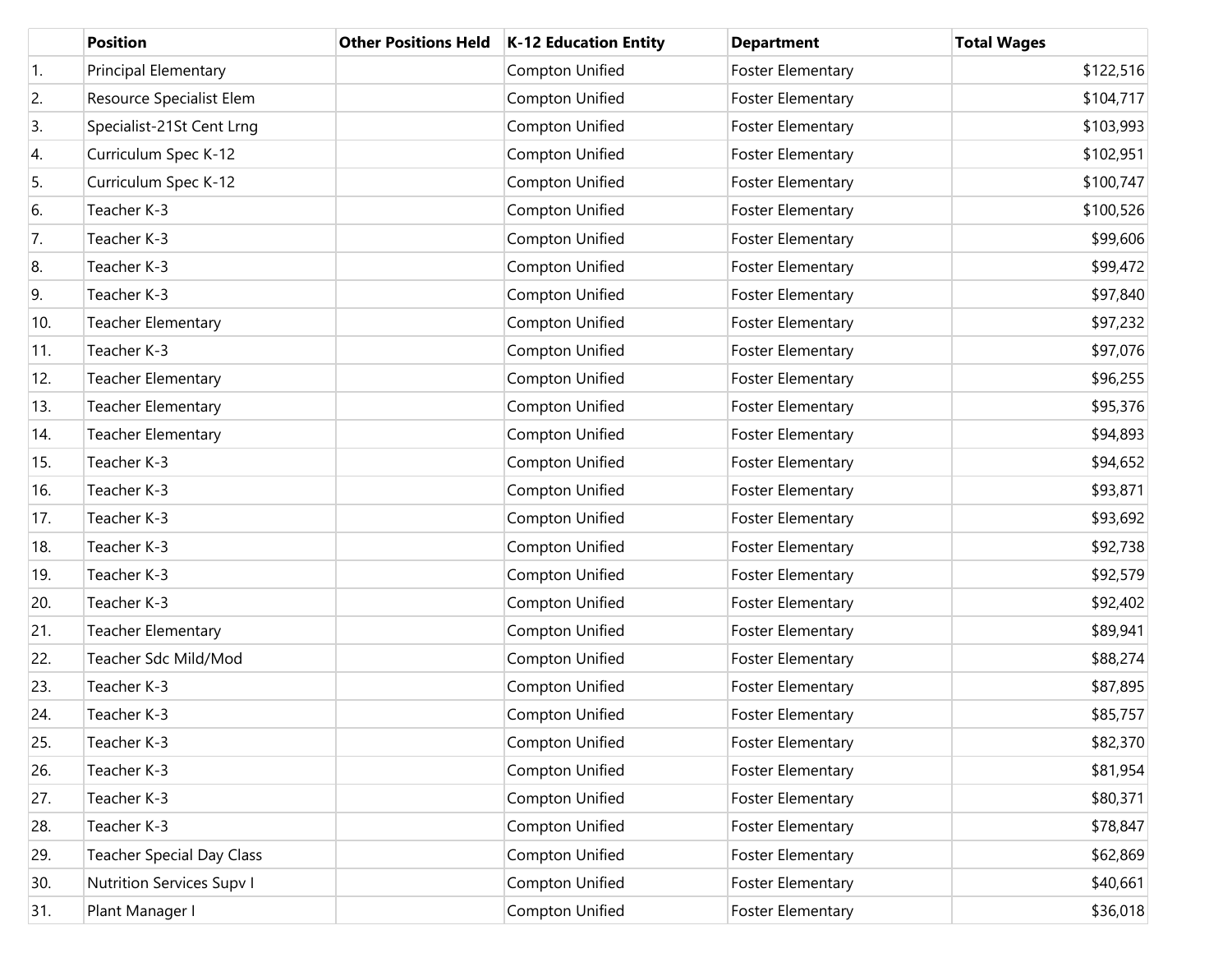| 32. | School Secretary I               | Compton Unified | <b>Foster Elementary</b> | \$31,324 |
|-----|----------------------------------|-----------------|--------------------------|----------|
| 33. | <b>Community Relations Spec</b>  | Compton Unified | <b>Foster Elementary</b> | \$27,556 |
| 34. | Cook                             | Compton Unified | <b>Foster Elementary</b> | \$25,994 |
| 35. | <b>Health Assistant</b>          | Compton Unified | <b>Foster Elementary</b> | \$23,407 |
| 36. | Library Assistant                | Compton Unified | <b>Foster Elementary</b> | \$23,375 |
| 37. | Ases-Site Supervisor             | Compton Unified | <b>Foster Elementary</b> | \$22,748 |
| 38. | Instructional Asst Sp Ed         | Compton Unified | <b>Foster Elementary</b> | \$20,510 |
| 39. | Instructional Asst Sp Ed         | Compton Unified | <b>Foster Elementary</b> | \$19,969 |
| 40. | Attendance Clerk                 | Compton Unified | <b>Foster Elementary</b> | \$18,257 |
| 41. | Inst Asst/Hlthcr Cna(Sev)        | Compton Unified | <b>Foster Elementary</b> | \$16,685 |
| 42. | <b>Instructional Asst Biling</b> | Compton Unified | <b>Foster Elementary</b> | \$15,921 |
| 43. | Plant Worker                     | Compton Unified | <b>Foster Elementary</b> | \$14,964 |
| 44. | College Tutor(Unclass)           | Compton Unified | <b>Foster Elementary</b> | \$12,187 |
| 45. | Cafeteria Worker                 | Compton Unified | <b>Foster Elementary</b> | \$11,162 |
| 46. | <b>Instructional Asst Biling</b> | Compton Unified | <b>Foster Elementary</b> | \$10,676 |
| 47. | Cafeteria Worker                 | Compton Unified | <b>Foster Elementary</b> | \$10,378 |
| 48. | Cafeteria Worker                 | Compton Unified | <b>Foster Elementary</b> | \$10,312 |
| 49. | Program Leader-Ases              | Compton Unified | <b>Foster Elementary</b> | \$9,402  |
| 50. | Program Leader-Ases              | Compton Unified | <b>Foster Elementary</b> | \$8,522  |
| 51. | Plant Worker                     | Compton Unified | <b>Foster Elementary</b> | \$8,327  |
| 52. | College Tutor(Unclass)           | Compton Unified | <b>Foster Elementary</b> | \$8,152  |
| 53. | College Tutor(Unclass)           | Compton Unified | <b>Foster Elementary</b> | \$8,020  |
| 54. | Instructional Asst Sp Ed         | Compton Unified | <b>Foster Elementary</b> | \$7,131  |
| 55. | College Tutor(Unclass)           | Compton Unified | <b>Foster Elementary</b> | \$6,335  |
| 56. | College Tutor(Unclass)           | Compton Unified | <b>Foster Elementary</b> | \$5,719  |
| 57. | Program Leader-Ases              | Compton Unified | <b>Foster Elementary</b> | \$5,383  |
| 58. | Plant Worker                     | Compton Unified | <b>Foster Elementary</b> | \$4,942  |
| 59. | Cafeteria Aide/Unclassif         | Compton Unified | <b>Foster Elementary</b> | \$4,241  |
| 60. | Instructional Asst Sp Ed         | Compton Unified | <b>Foster Elementary</b> | \$4,239  |
| 61. | Cafeteria Aide/Unclassif         | Compton Unified | <b>Foster Elementary</b> | \$4,195  |
| 62. | Clerk Typist II                  | Compton Unified | <b>Foster Elementary</b> | \$3,439  |
| 63. | Cafeteria Aide/Unclassif         | Compton Unified | <b>Foster Elementary</b> | \$2,462  |